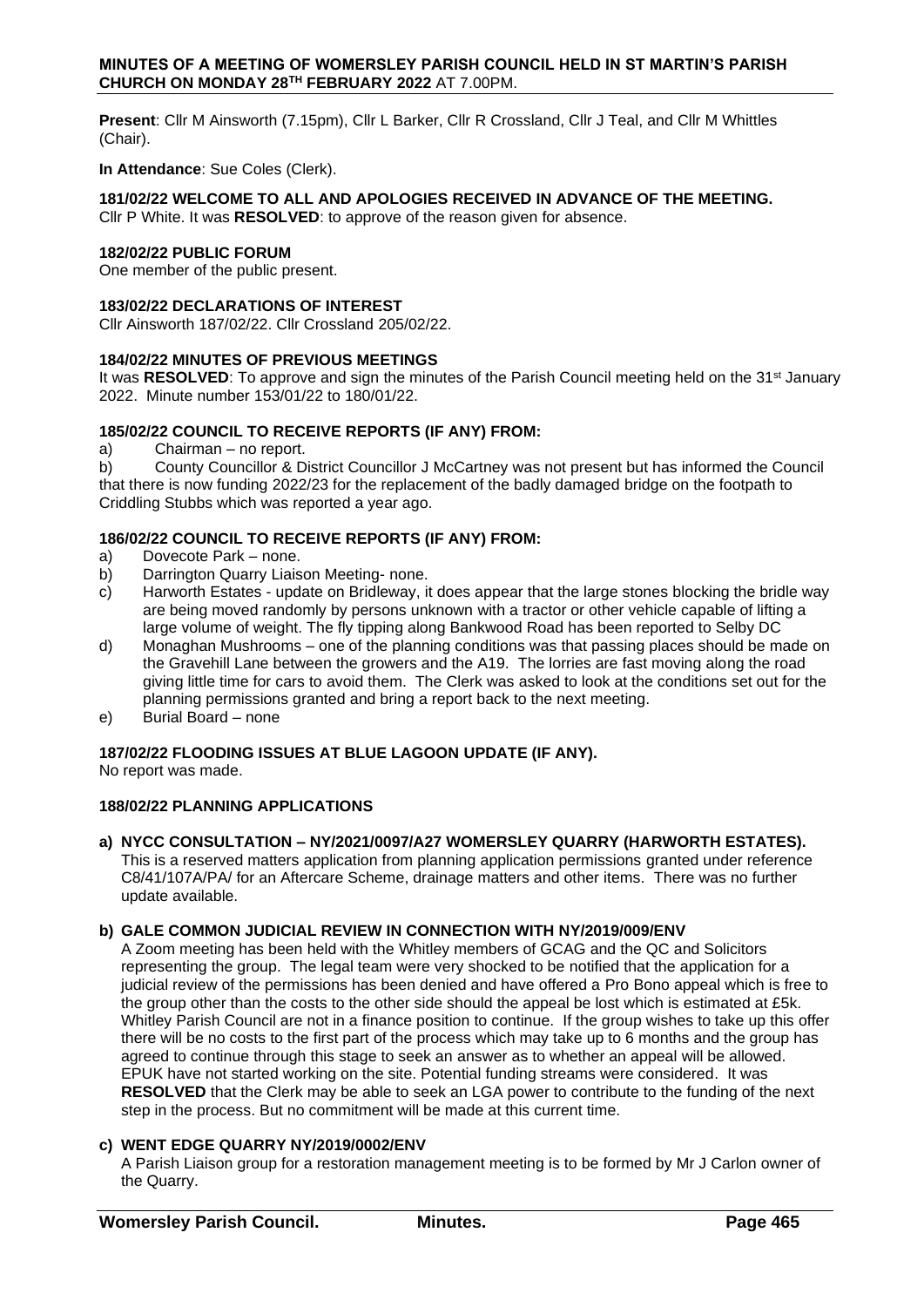# d**) MINERALS AND WASTE JOINT PLAN ADOPTION.**

Notification under Regulations 26 and 35 of Town and Country Planning (Local Planning) Regulations 2012 that NYCC has adopted this document on 16<sup>th</sup> February 2022. Noted.

| <b>PLANNING</b><br><b>APPLICATIONS</b> | <b>DETAILS</b>                                                                                                                                                                                                                                                                                                                                                                | <b>ADDRESS</b>                                                                                           | <b>DECISION</b>                                                                                                                                          |
|----------------------------------------|-------------------------------------------------------------------------------------------------------------------------------------------------------------------------------------------------------------------------------------------------------------------------------------------------------------------------------------------------------------------------------|----------------------------------------------------------------------------------------------------------|----------------------------------------------------------------------------------------------------------------------------------------------------------|
| 2022/0121/S73                          | Section 73 application to vary<br>condition 02 of planning<br>approval 201/0468/COU change<br>of use of shop to use as ta<br>rooms, gallery and shop granted<br>on 12.07.11                                                                                                                                                                                                   | Womersley Park,<br>Park Lane                                                                             | An Impact Assessment is to be<br>requested. The application will<br>allow eventing trading which may<br>have a negative affect on the<br>local cottages. |
| 2018/1298/FUL                          | Change of use of land for the<br>grazing of horses and erection of<br>detached single storey stable<br>block                                                                                                                                                                                                                                                                  | Location: Spring<br>Lodge Lake,<br>Northfield Lane,<br>Womersley                                         | Approved                                                                                                                                                 |
| 2021/1493/DOC                          | Discharge of condition 04<br>(ground contamination) and 05<br>(ground remediation) of approval<br>2018/0742/FULM Proposed new<br>access road to serve existing<br>agricultural fields on the north-<br>eastern side of the railway line<br>together with the formation of a<br>turning head adjacent to Cow<br>Lane to allow the removal of<br>vehicular crossing rights over | Network Rail<br>(Infrastructure) Ltd.<br>Post Office Lane<br>Level Crossing on<br>Cow Lane,<br>Womersley | <b>DOC</b>                                                                                                                                               |

# **189/02/22 FINANCE REPORTS:**

a) List of accounts for payment.

| <b>CHQ</b> | <b>DATED</b> | <b>PAYEE</b>       | <b>REASON</b>      | <b>GROSS</b> | VAT | <b>NET</b> |
|------------|--------------|--------------------|--------------------|--------------|-----|------------|
| 01385      | 28.02.22     | SUE COLES          | SALARY             | £430.59      |     | £430.59    |
| 01386      | 28.02.22     | <b>NICK MILNER</b> | TREES AND BRAMBLES | £330.00      |     | £330.00    |
|            |              |                    |                    | £760.59      |     | £760.59    |

b) Current Balance of the Community Account as at 21<sup>st</sup> February is £29,005.20

c) Bank reconciliation to 1<sup>st</sup> February 2022.

d) Payment requests. St Martin's church invoice for use of the church for PC meetings, £80.00.

e) Budget to end of February 2022

f) List of cheques report issued to end of February 2022

g) Income received: £3,699.05 Annual HMRC Vat claim to 31.12.21

Members **RESOLVED:** to make payments listed and accept reports.

# **190/02/22 UPDATING VILLAGE STREETLIGHTS**

A site meeting has been held with Streetlighting due to H&S concerns regarding rotten metal posts which need replacing. A report was given to the meeting to include budget costings. The representative met with the Chair and will advise the Clerk of the most urgent upgrades and repairs. A further report will be given in March it was **RESOLVED** that a budget of £5,700 should be provisionally allocated from reserves.

# **191/02/22 GRANT APPLICATIONS FROM TWO RIDINGS.**

Grant approval has been received for 20 hanging baskets for Her Majesties 70<sup>th</sup> Jubilee Year at a cost of £1820.00. It was **RESOLVED**: to order the baskets from First Impressions subject to minute 190/2/22

#### **192/02/22 AED TRAINING**

Cllr Ainsworth confirmed that he would organise the training at Womersley Watersports.

# **193/02/22 PARISH FIELD**

**Womersley Parish Council. Minutes. Page 466**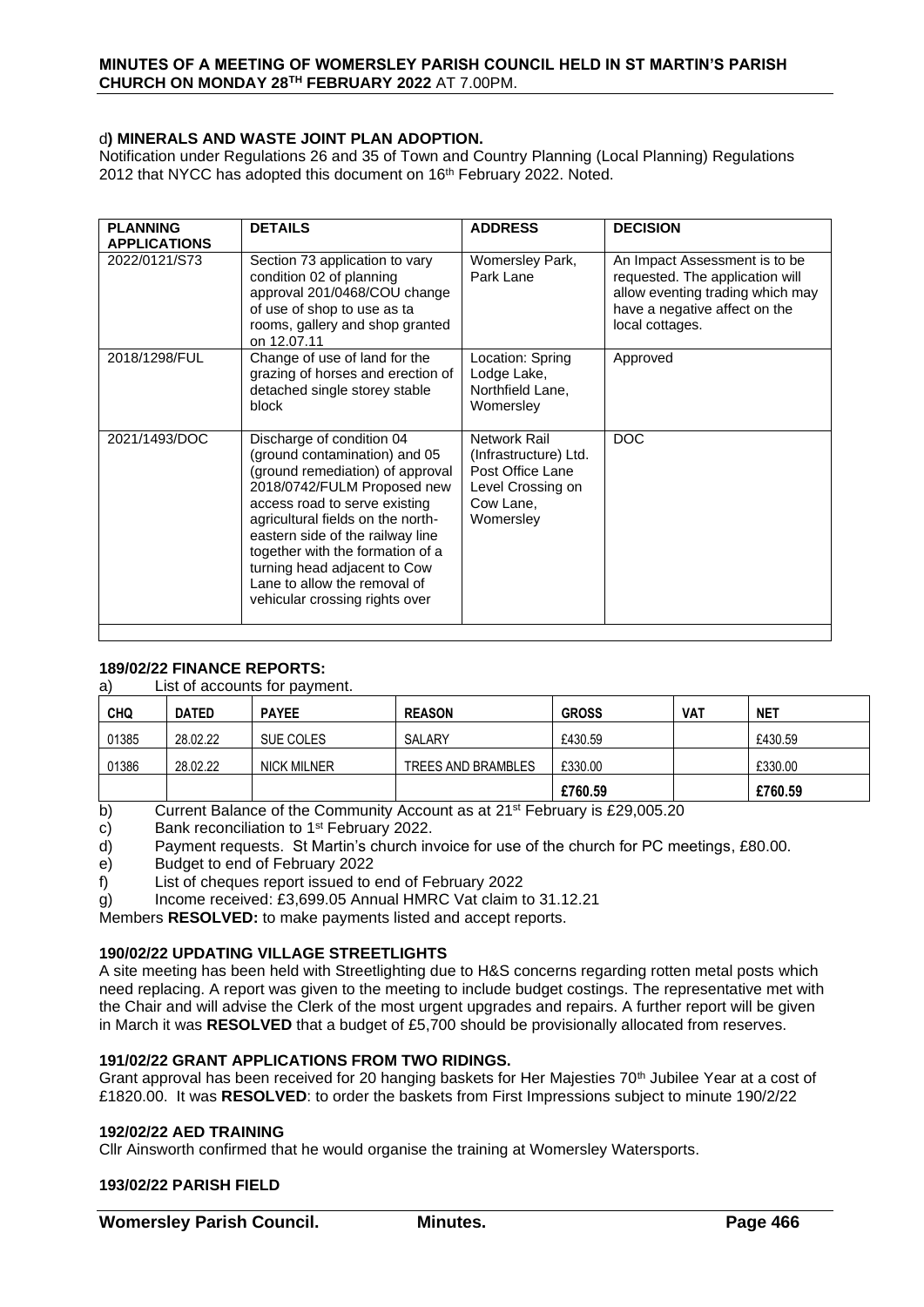#### **MINUTES OF A MEETING OF WOMERSLEY PARISH COUNCIL HELD IN ST MARTIN'S PARISH CHURCH ON MONDAY 28TH FEBRUARY 2022** AT 7.00PM.

- a) The weekly/monthly play equipment inspections have been undertaken.
- b) New notice board for the play area. A few further suggestions were put to the meeting however
- the costs were still higher than wished. Cllr Ainsworth offered to look at making a bespoke board.

c) Use of a field camera for a nature ecologist survey. Cllr Ainsworth offered to use the webcams that the Womersley Watersports had available to see what wildlife was using the field.

### **194/02/22 MEETING WITH GROUNDWORKS**

- a) The claim for a refund of the old substandard gates has been made but as yet not received. The Clerk is to chase the refund claim.
- b) Members resolved the purchase of two Aston Easy Latch 2-way gates at a cost of £546.00 plus vat and delivery at last month's meeting, however, anti-social behaviour problems have been escalating on the field and public access through the play area may need reviewing to stop dog excrement and dangerous dogs. It was further **RESOLVED** to lock the field gate from the play area to stop dogs entering the field from there.

### **195/02/22 HIGHWAYS MATTERS AND SIGNAGE (IF ANY).**

Cllr White is to meet with Truvelo (UK) Ltd to ascertain if a solar powered speeding sign would be suitable for the village.

### **196/02/22 NEW SINGLE COUNCIL FOR NORTH YORKSHIRE**

The latest news on the New Council for North Yorkshire issue 2 dated February 2022 was distributed. Cllr Barker undertook an online conference meeting with NYCC to consider a combined Parish Council Charter for services which can be undertaken by Parish Council's.

# **197/02/22 COUNTY COUNCIL AND PARISH COUNCIL ELECTIONS**

Selby DC has held a meeting to advise all PC's on the current plans for all Town and Parish Council elections in North Yorkshire to be held on May 5<sup>th</sup> although Government legislation is still awaited. The presentation slides of that meeting are available for information.

### **198/02/22 MEETING TO BE HELD WITH POLICE COMMISSIONER**

- a) An on-line zoom meeting will be held on 26<sup>th</sup> May with the Police Commissioner anyone wishing to attend or ask questions need to confirm as soon as possible.
- b) The Parish Council has made a complaint regarding the lack of North Yorkshire Police Community Messaging since a change in information publishing. Inspector Martin Wedgewood has apologised for this and offered to attend a parish council meeting. Members requested that this be held on 28<sup>th</sup> March from 6/6.30pm before the Parish Council meeting to be held at 7pm.

#### **199/02/22 ANNUAL PARISH MEETING AND ANNUAL MEETING OF THE COUNCIL.**

Following the proposed May elections, it was agreed that, The Annual Parish Meeting for the public will take place on the 23<sup>rd</sup> May and the Annual Meeting of the Council will immediately follow at 7.30pm.

### **200/02/22 NEWSLETTER UPDATE, WEBSITE AND FACEBOOK.**

The Big Lunch has launched ideas for the Jubilee celebrations and a village committee could be formed by residents. St Martin's Church is to have a Jubilee Coffee Morning on the 4<sup>th</sup> June from 10.30 to 12.30.

#### **201/02/22 CORRESPONDENCE RECEIVED SINCE LAST MEETING**

| <b>From</b> | <b>Details</b>                                                                   | <b>Action Suggestion</b>   |
|-------------|----------------------------------------------------------------------------------|----------------------------|
| <b>YLCA</b> | White Rose information about grant availability, dogs, elections, police         | <b>Boundary Commission</b> |
|             | meetings                                                                         | information                |
| Selby DC    | Planning Process explained.                                                      |                            |
| <b>YLCA</b> | Remote Conference in March                                                       |                            |
| <b>YLCA</b> | Breakthrough Communications - social medial training through YLCA                |                            |
|             | annual meeting.                                                                  |                            |
| <b>YLCA</b> | Annual meeting on the 8 <sup>th</sup> June speaker is Mr Martin Grainger Held of |                            |
|             | SDC Planning.                                                                    |                            |

#### **202/02/22**

a) Councillors' Forum: A tree fell across the main street during the recent storm. Delivery of 6 or so pallets of bricks to cottage were placed on newly emerging spring bulbs – The Clerk was asked to pursue a claim for damage from the company responsible.

**b)** Items for the next agenda: none requested.